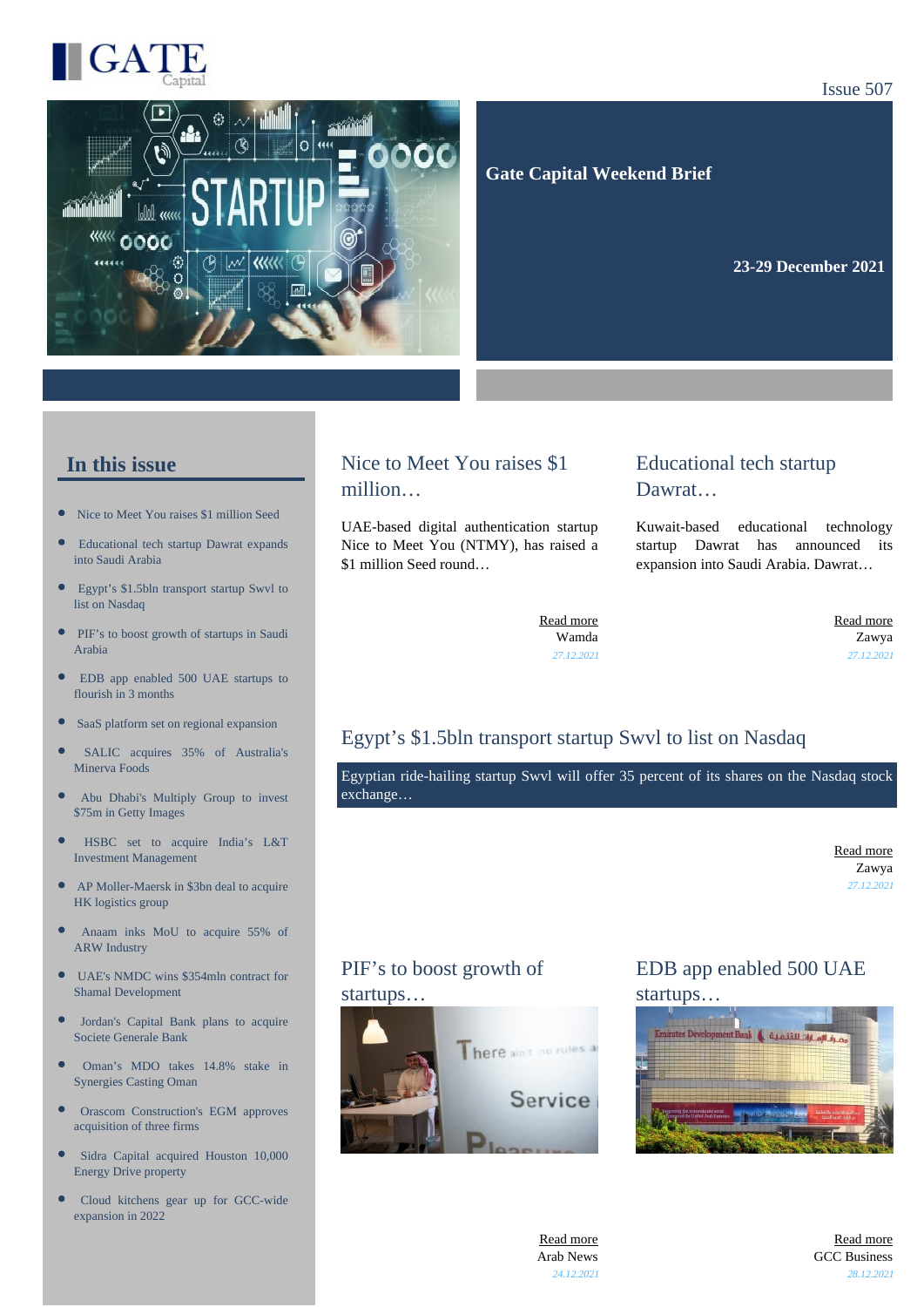#### SaaS platform set on regional expansion

 Although credit cards are the most common method of online payments in the MENA region, old habits die hard and many consumers still prefer cash-on-delivery (COD), even when it costs extra, said Nicolò Augusto Manica, CRO, and cofounder of Udroppy.

> [Read more](https://gatecapital.net/back_office/newsletters/tracking/5540/649) Arabian Business *28.12.2021*

#### SALIC acquires 35% of Australia's Minerva…

 The Saudi Company for Agricultural Investment and Livestock Production (SALIC), wholly owned by the Public Investment Fund (PIF), announced the acquisition of two factories for skinning and processing red meat in Australia, in partnership with the Brazilian company, Minerva Foods, Saudi Press Agency reported.

> [Read more](https://gatecapital.net/back_office/newsletters/tracking/5534/649) Argaam *28.12.2021*

#### Abu Dhabi's Multiply Group to invest \$75m…

 Abu Dhabi-based, a technology-focused investment holding company Multiply Group is investing Dh275 million (\$75 million) in the global visual content creator and marketplace Getty Images.

> [Read more](https://gatecapital.net/back_office/newsletters/tracking/5535/649) The National *29.12.2021*

#### HSBC set to acquire India's L&T Investment…

 HSBC has said it will buy the investment management unit of India's L&T Finance Holdings in the latest push to build up the Asian wealth and investment business that is at the forefront of the bank's turnaround plans.

#### AP Moller-Maersk in \$3bn deal to acquire…

 AP Moller-Maersk, a global integrator of container logistics with a major presence in the Middle East region, has reached an agreement to acquire Hong Kong-based premium omnichannel fulfilment company LF Logistics for about \$3 billion, said a report.

### Anaam inks MoU to acquire 55% of ARW Industry

 Anaam International Holding Group signed, on Dec. 26, a non-binding memorandum of understanding (MoU) to acquire 55% of ARW Industry Co., at an initial purchase amount of SAR 23.5 million, according to a bourse statement.

 [Read more](https://gatecapital.net/back_office/newsletters/tracking/5530/649) The National *24.12.2021*

 [Read more](https://gatecapital.net/back_office/newsletters/tracking/5546/649) Trade Arabia *29.12.2021*

 [Read more](https://gatecapital.net/back_office/newsletters/tracking/5533/649) Argaam *27.12.2021*

# UAE's NMDC wins \$354mln contract for Shamal…

 Abu Dhabi-listed National Marine Dredging Company (NMDC) has won an AED 1.3 billion (\$354 million) contract with AD Ports Group for the engineering and construction of Shamal Development marine works at Khalifa Port.

# Jordan's Capital Bank plans to acquire Societe…

 The board of Jordan's Capital Bank approved a mandatory offer to acquire Societe Generale Bank Jordan (SGBJ), part of a drive to expand the bank's foothold regionally and domestically, its chairman said on Sunday.

### Oman's MDO takes 14.8% stake in Synergies…

 Oman-based closed joint-stock company, Minerals Development Oman (MDO) has entered into a strategic partnership with the leading manufacturer of aluminum alloy and chrome-plated wheels, Synergies Casting Oman (SCO) to acquire 14.8 percent of the company's shares.

 [Read more](https://gatecapital.net/back_office/newsletters/tracking/5544/649) Zawya *29.12.2021*

 [Read more](https://gatecapital.net/back_office/newsletters/tracking/5538/649) Zawya *26.12.2021*

 [Read more](https://gatecapital.net/back_office/newsletters/tracking/5536/649) GCC Business *28.12.2021*